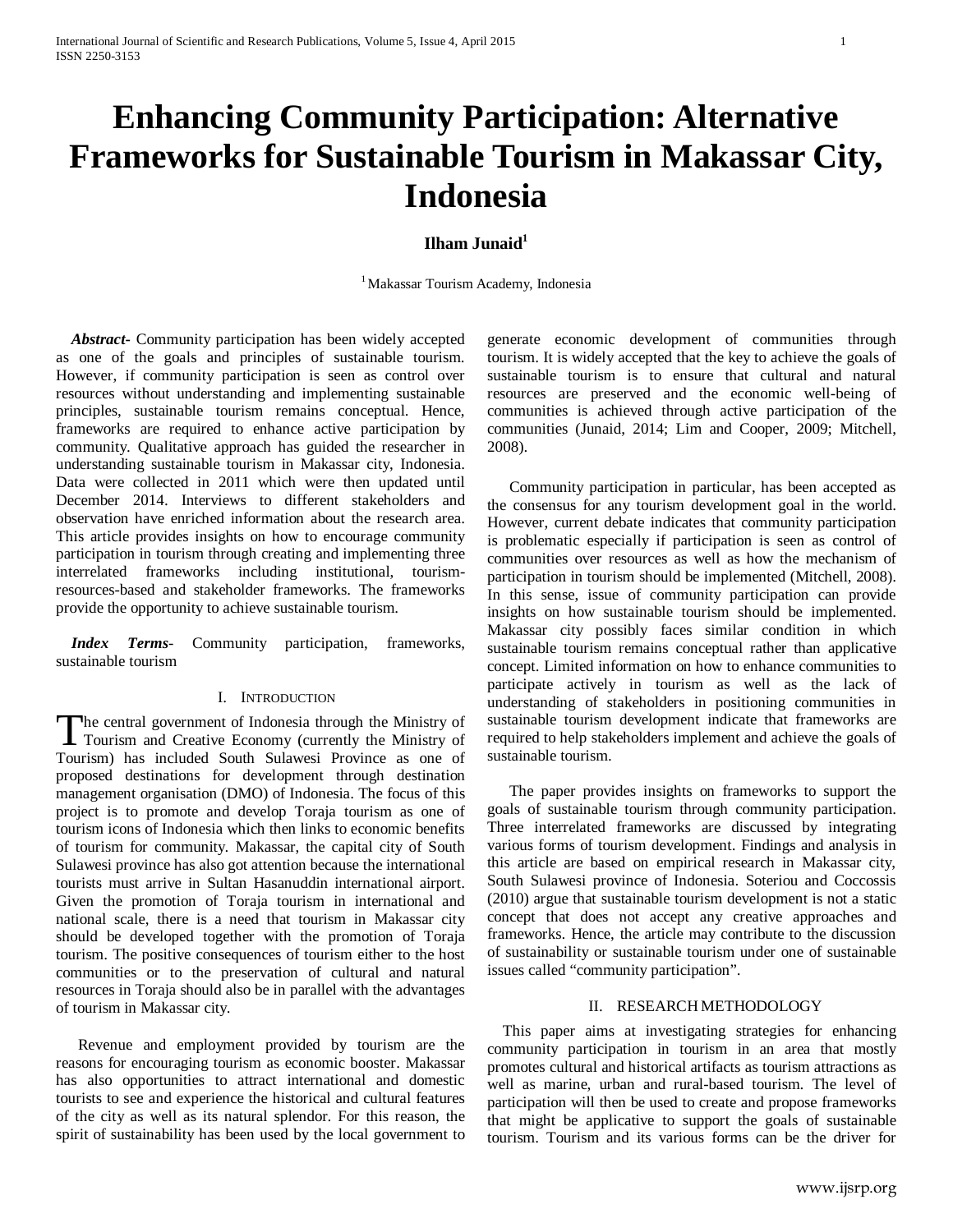community enhancement by providing and implementing alternative frameworks that might suit the expectation and the aspiration of stakeholders. Hence, the voice of communities in the research area is essential to encourage sustainable tourism through alternative frameworks based on integrative analysis.

Qualitative methodology was implemented to reach the goals of the research. Lima and d'Hauteserre (2011) affirm that by implementing qualitative methodology, a researcher can understand social phenomena because he or she conducts research on the basis of integrative approach through details of constructed knowledge and details of social reality. Social reality basically has meanings and interest (Stedman, 2003) which then the researcher interprets. In qualitative methodology, respondent is considered the expert because his or her view is what the researcher seeks in his or her investigation (Hesse-Biber, 2010). Qualitative approach enables the representation of the respondents' voice because he or she provides information about the social reality and how it is constructed. This is relevant with the purpose of this research that is, to seek communities' understanding about tourism and what they expect to encourage community participation in tourism.

Data obtained in this research was based on semi-structured interviews, in-depth interviews, and participant observation during the fieldwork in 2011. Information was updated in 2014 where the researcher has been staying in the research area as the government employee of the Ministry of Tourism of Republic of Indonesia as well as the native person of Makassar city. Interviews with tourism observers (*pengamat pariwisata*), academics and communities who work in high tourism schools and tourism institutions, and communities around the tourism attractions enriched information about communities' point of view of tourism. Altinay and Paraskevas (2008) argue that the use of interviews in tourism research provides the opportunity for the researcher to explore situations or conditions of the research area as well as the knowledge of the respondents based on the research purpose.

Participant observation substantially helped me grasp knowledge about the research area and communities' condition. Participant observation is appropriate if the researcher implements a community-based research where his or her goals are to understand and interpret meanings of human interaction (Burgess, 1984; Cole, 2005; Silverman, 1993). Since tourism is resulted from human interactions and activities, participant observation provides the opportunity to enrich data from interviews. Information from websites and any published documents were also utilised to support analysis. In analysing the data, the researcher does not emphasise on one specific form of tourism. Rather, discussion is based on three forms of tourism which become the potentials of the research area including cultural tourism, marine-based tourism and other alternative forms of tourism such as rural and MICE tourism. Data reduction, organisation and interpretation as guided by Sarantakos (1993) were implemented to analyse the qualitative information.

## III. THEORETICAL FRAMEWORKS

## *A. Positioning Community Participation in Sustainable Tourism*

Sustainable tourism has been widely accepted as one of the most important aspects in tourism development. Efforts by tourism scholars in defining the principles and the practices of sustainable tourism have enriched literature about what sustainable tourism is and how it is implemented in the real world. The acceptance is also shown in the attempts of tourism stakeholders (especially government) in most countries in the world to adopt such concept in their tourism development planning. The general consensus among tourism scholars about sustainable tourism is based on the definition rooted and provided by the World Commission on Environment and Development (WCED, 1987). Meeting the tourists' needs and enhancing the opportunity for the host to preserve their resources and to obtain more economic benefits are the goals of sustainable tourism (Altinay and Hussain, 2005).

Such goals indicate that community is important element in succeeding tourism development. The reason for tourists travel to other destinations in the world is to understand and experience people's life and tangible products (Richards and Hall, 2010). Diverse and unique culture of communities around the world for example, has encouraged tourists to see and to experience how the different communities live. Natural landscapes which are inhibited by communities are attractive features for tourists. Thus, whatever the reason for tourists visiting a destination, they will deal with communities. Community owns natural and cultural resources which are then utilised as tourism products for the need of tourists. Similar benefits should be obtained by the community in terms of improved income for the hosts and the sustainability of the resources. Since tourists conduct contact with people in a destination, there are consequences that the hosts might face including the negative impacts of the tourism activities (Murphy and Price, 2005). Sustainable tourism is adopted because stakeholders in a destination require positive benefits rather than negative impacts of tourism.

In order to achieve the goals of sustainable tourism, community participation should be positioned as the first priority. Kamsma and Bras (2000) give example on how tourism helps improve their standard of living through community participation although there is a reality that equal benefits have not been achieved. According to Kamsma and Bras (2000), the participation of community in Gili Trawangan, Indonesia in tourism activities has enabled the host to understand tourism as economic booster. Nevertheless, small scale entrepreneurs which are essentially the host people should be given equal opportunity to participate actively in tourism. The example indicates that community participation is essential in enhancing community's understanding about the significance of tourism. Since community participation has been widely accepted as one of the criterion for sustainable tourism (Cole, 2006), there is a need that community participation is the key aspect for the successful of tourism development.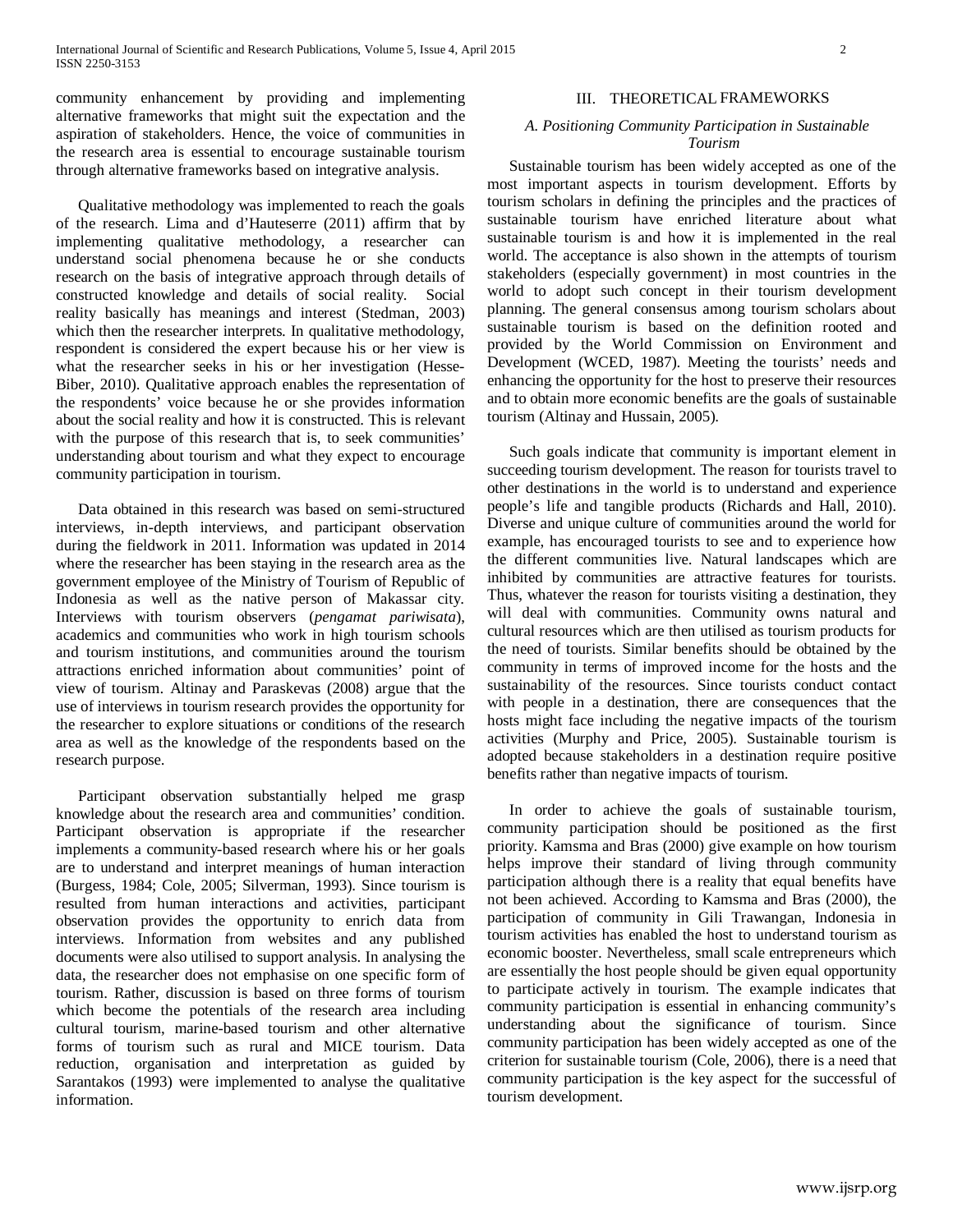Community participation in tourism can be reflected in varied forms which then link to the goal of sustainable tourism. Working as employees in hotels, restaurants, tours and travel, tour guides, etc., are parts of the involvement of the community in tourism. Other form of involvement such as working in transportation, selling souvenirs, etc, enables the community to think and implement the principles of sustainability. Communities are those who are expected to plan and manage their resources as well those who will get benefit through tourism. Nevertheless, debate among scholars concerning how community participation is interpreted and the difference between having control and participating still exists (Cole, 2010). The complexity of community is also the reason why participation becomes a debate. Indeed, the concept of community participation is how to enhance the income of the community especially those who are living in poor condition as well as how to encourage community to be creative one of them is through tourism. To achieve this goal, equal opportunity should be given to community because the aim of cultural and natural preservation can only be achieve if communities have obtained benefits through tourism. This is relevant with the purpose of this research, that is, to help community improve their standard of living through tourism.

## *B. Significances of Frameworks for Enhancing Community Participation*

 Countries in the world have concerned with community participation as one of the main goals in achieving development initiatives (Baral and Heinen, 2007; Michael, 2009). Countries that are implementing decentralisation have also considered community participation as essential element for the success of community development. In this sense, decentralisation has led to the necessity to involve communities in development programs and to the reduced role of government in managing resources (Bramwell, 2004). As a developing country, Indonesia is also working on encouraging the higher number of community participation in tourism in particular and in other economic development. The concern of community participation is to ensure that the local community obtains benefits from the establishment of tourism. Thus, it is essential that countries in the world have implemented programs and projects that support community participation.

Community participation can be seen in two important and interrelated factors including participation in decision-making process of tourism development and employment in the tourism industry or tourism activities (Michael, 2009). Decision-making process can be defined as the opportunity of individuals or groups to join in the process of identifying problems or issues, planning and implementing programs and evaluating the establishment of the programs (Tosun, 2000). Willis (1995) affirms that community participation involves the transfer of control and role from those who have more power in decisionmaking to those who have less authority in managing resources. In this sense, the host community has the right to obtain maximum benefits of tourism establishment through the availability of access to manage and control the resources (Inskeep, 1991). Members of the community are those who know

best their own area and how to develop their resources for their own benefit. Thus, decision-making role means treating members of the community as the main stakeholder in tourism together with other stakeholders that can facilitate community involvement.

Given the importance of community participation in tourism development, there should be approaches in understanding how community participation is achieved. In fact, "to date there has been relatively little explanation in the literature of analytical frameworks to understand the sustainable tourism approaches adopted in different tourist areas" (Bramwell and Sharman, 2000:33). Bramwell and Sharman add that sustainable tourism is open to various approaches in achieving its practice and principle. In other words, different approaches and framework might be implemented based on the suitability and the practicality of the approaches. The proposed approaches and frameworks of sustainable tourism certainly consider community of the tourism destination as the policy maker and the manager of the tourism attractions. For this reason, three interrelated frameworks are examined in order to understand how community participation should be enhanced in Makassar city, Indonesia (see figure 1).



Figure 1. Interrelated frameworks for enhancing community participation Source: Author, 2015

#### IV. FINDINGS AND DISCUSSIONS

#### *A. Institutional Framework: Optimizing the Role of Government and Educational Institutions*

Makassar, the capital city of South Sulawesi, Indonesia lies on the Southeast part of Sulawesi island and is bordered by Makassar strait in the West, Pangkajene island in the North, Maros regency in the East and Gowa regency in the South (see figure 1). Makassar is one of big cities in Indonesia based on the availability of infrastructure and facilities. Tourism has been one of components that support the development of this area together with other main destinations in Indonesia such as Bali and Jakarta. Since 1970s, the icon of tourism of South Sulawesi is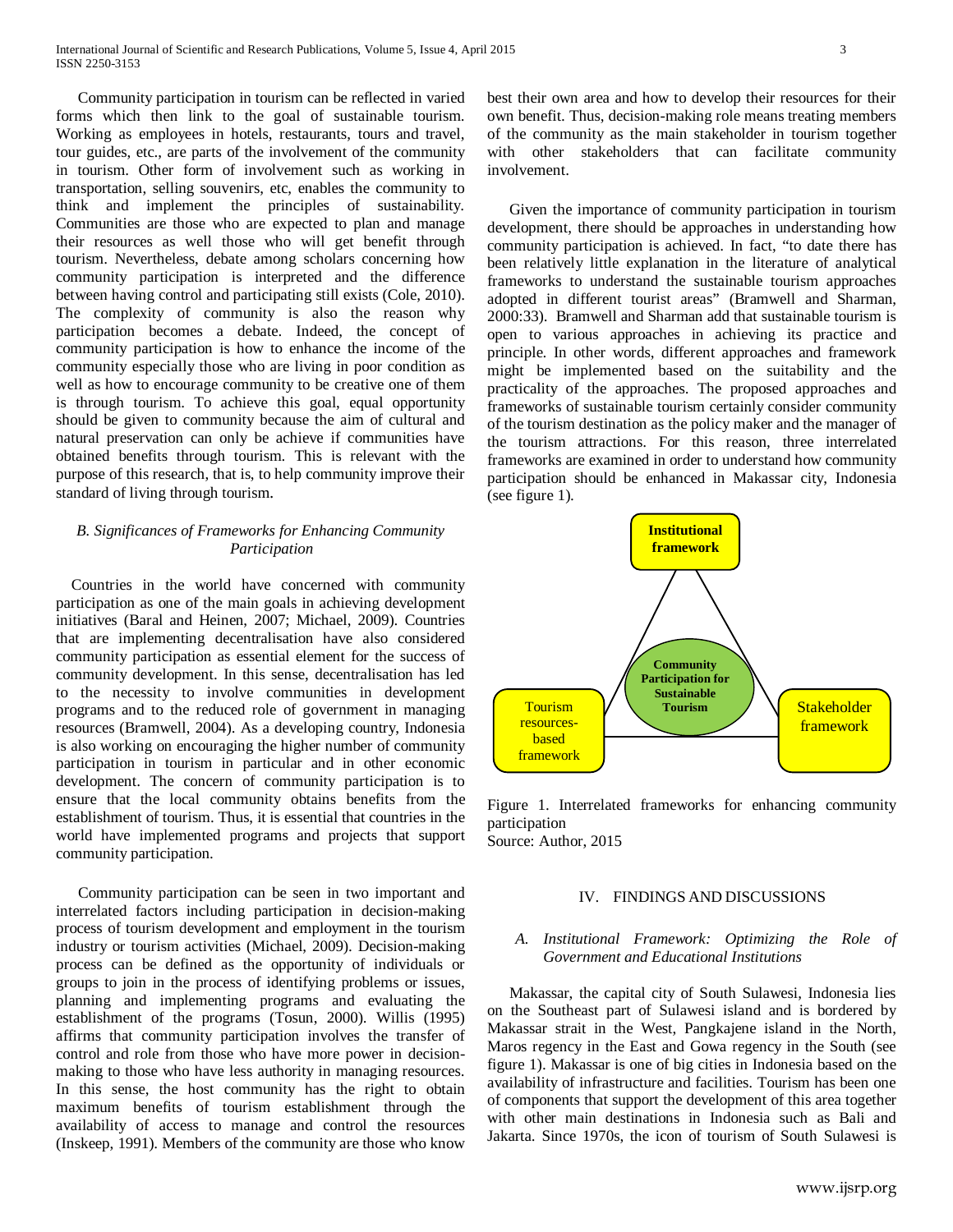Toraja which is famous with its ethnic tradition (see figure 2). The promotion of Toraja tourism has encouraged other areas in South Sulawesi including Makassar city to develop tourism as alternative economic booster.



Figure 2. Map showing Makassar city Map by Max Oulton, 2014

Levels of government in Indonesia have been working on planning and promoting tourism for economic development. The central government for example, has a commitment in developing tourism through the role of Ministry of Tourism. Sustainable tourism has been stated in the document of strategic plan as one of targets that should be achieved by the central government. One of the commitments is by providing financial funds through a program called community empowerment through tourism (*PNPM Mandiri Pariwisata*). In this program, communities are expected to manage their areas based on their resources in various forms of tourism such as rural tourism. Managing tourism education under the supervision of the central government is also commitment in developing tourism in Indonesia. The tourism educations is expected strengthen their role in helping community through tourism.

The regional government (or provincial government) has also been working to promote tourism. Tourism is believed essential in helping community improve their income and hence, various efforts are done to attract international and national tourists visit to South Sulawesi. Lovely December is a yearly event to support tourism development as well as event of anniversary of regencies in South Sulawesi.

The local government of Makassar city in particular, has been promoting tourism through establishing events, festivals, etc. Events such as Sandeq boat race (marine tourism) and cultural festivals are conducted to enhance community participation in tourism. In the perspective of the local government, the events have attracted domestic and international tourists to Makassar city. In the last five years, the percentage of tourists to Makassar city improves every year which is reflected in about 1,124 tourists in 2014. Events and tourism programs are believed as driver for developing tourism. In the perspective of community, there should be more efforts to enhance community to participate actively in tourism. Unequal benefits of tourism indicate that the level of participation varies. To some extent, tourism has provided income for those who directly work in the tourism industry. However, people who live around the tourism objects should be prioritised as they own the tourism resources.

Reality in Makassar city requires institutional framework that can guide the levels of government to encourage community participation (see figure 3). It is defined as the role of government, non-government and educational institutions in helping community to understand the importance of sustainable tourism. Each level of government has institutions, units or organisations that work under the supervision of the ministry of tourism, the regional board of tourism or the local board of tourism. In this sense, it is important for the institutions or units to understand the principles of sustainable tourism and it should be implemented. Tourism programs are basically designed by the organisations or units whereas the head of tourism boards may accept or reject programs proposed by each unit. In other words, people who are involved in planning and implementing projects or tourism programs must have knowledge, in-depth understanding sustainable tourism. Sensitivity about helping community should be owned by tourism planners so that they will act and run community-based tourism programs.



Figure 3. Institutional framework for sustainable tourism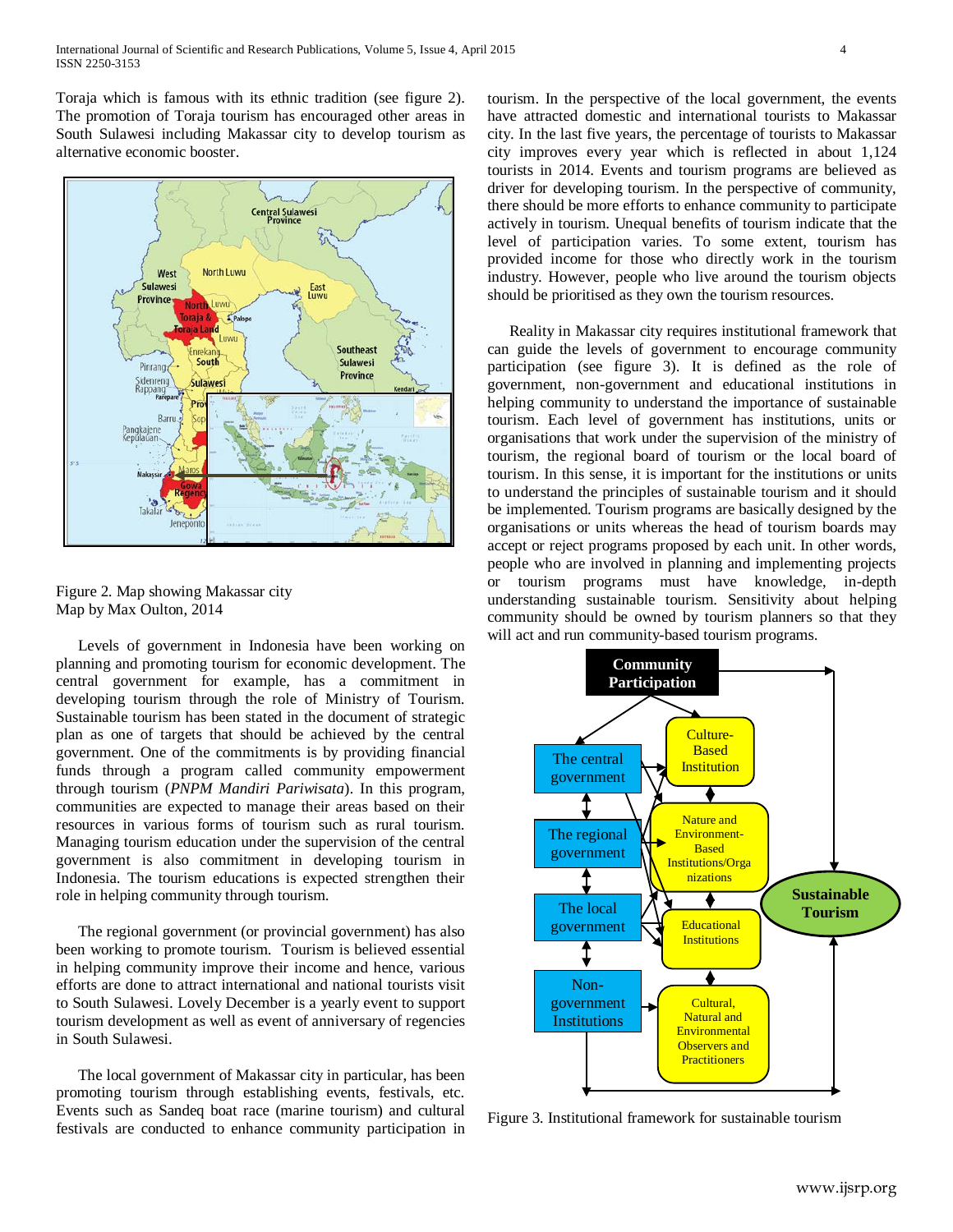Educational institutions are also expected to contribute to enhance community participation. In Makassar city, private and government tourism educational institutions have been establishing and educating publics about hospitality and tourism. Sustainable tourism should be the main priority in designing curriculum of tourism education. There is a reality where tourism education only focuses on vocational skill. Hence, sustainability should be taught either in tourism high school or in higher tourism schools.

The role of non-government institutions is essential in enhancing community participation. In Makassar city, there are community empowerment organisations that work based on the local government's supervision and are private institutions. Since they work for helping and facilitating community prosperity, the understanding of sustainability for their members should be strengthened. The understanding and the implementation of preservation of cultural and natural resources should be the priority in designing community empowerment programs. This provides more opportunity for community to understand the principles of sustainability and sustainable tourism.

#### *B. Tourism Resources-Based Framework*

Makassar city is well recognised as historical city which is reflected in the potential of cultural artifacts and historical relics. Makassar is surrounded by beach in the Eastern part that provides the chance to promote marine tourism. Rural tourism is also promoted that attracts tourists to enjoy and experience rural scenery as well as alternative tourism (such as event or MICE and theme park tourism). In general, tour package offered by the tourism industry is visiting cultural artifacts as well as naturebased tourism resources.

Although tourism resources have enabled Makassar city to attract international and domestic tourists through tourism, there are obstacles that constrain the implementation of sustainability. Lack of understanding about the significances of tourism in supporting economic development for community seems to be important aspect to overcome. Preservation of cultural and natural potentials is viewed as the main task of government or those who are interested in cultural and environmental conservation. Since community has to struggle to earn money for their family, only certain people can actively get involved in conservation efforts.

Given such condition, framework is needed to help solve the obstacles (see figure 4). A framework that encourages tourism resources that enables community to participate in tourism. Efforts are implemented based on the resources including optimising cultural and natural preservation programs, creating varied tour package and creating and promoting tourism brand. Indeed, tourism resources should only become a pride only. Rather, preserving natural and cultural resources are the responsibility of all stakeholders. Managing rubbish for instance, becomes essential in changing tourists' mind about tourism destination. Results of interviews to tourists indicate that rubbish in tourism attractions affect their impression. This is also

admitted by tourism planners that community should work together to manage rubbish if tourism is to be achieved.

Creating alternative and varied tour package should also be the main concern in terms of optimising the role of tours and travel industry in designing tours. In addition to cultural tourism promoting cultural tourism product, visit to other tourism attractions should also be offered to tourists. In this sense, active role of local guides is essential since they provide service to the tourists. The understanding of tour guide about sustainable tourism should also be strengthened by providing skills or knowledge.

Efforts have been done by the local government to encourage community to participate actively in the development programs. Currently, a program called "Makassar is not dirty" (*Makassar tidak rantasa, MTR*) has forced community to pay attention to the management of environment especially issue of rubbish. The program has successfully changed community's point of view to clean their area especially since the program is supported with a brand called "see rubbish, pick it up soon" (*lihat sampah ambil, LISA*). The local government realises that awareness is the main issue in achieving sustainable development. This is the reason why promoting such brand is important in Makassar city. Similarly, "Makassar as the world city" and "visit Makassar" are brands that encourage community to get involved in tourism.



Figure 4. Tourism-resources-based framework Source: Author, 2015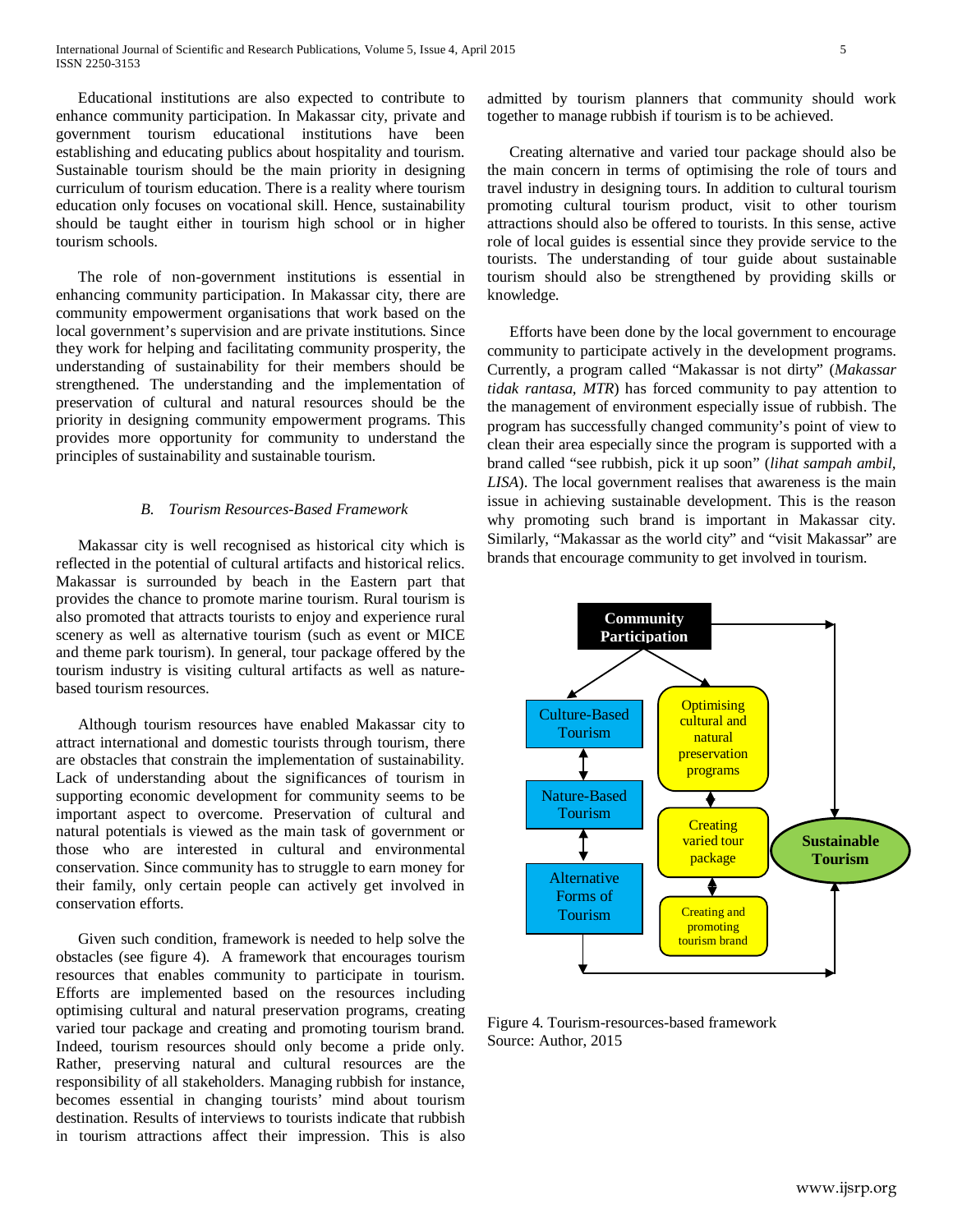## *C. Stakeholder Framework: Optimising the Role of Stakeholder*

Makassar as the city of the world is a brand promoted by the local government to attract more international attention including through tourism activity. The use of brand has proven to be useful in making people aware the potentials of tourism. Compared to other areas in Sulawesi and Indonesia, Makassar offers various attractions and experiences for its visitors including beaches, marine-based tourism cultural and historical relics. This is the reason why tourism is developed and thus, brand such as visit Makassar has been incorporated in other international brand (world city).

In general, stakeholders agree that sustainability or sustainable tourism can be achieved if stakeholders have equal opportunity to get involved in the decision making and management of tourism resources. In order to achieve this goal, efforts should be optimised by involving the stakeholders in any tourism programs or projects (see figure 4). First, the role of government is to create and implement regulation for the tourism industry and community. Since the tourism industry brings tourists to a destination, strengthening regulation is essential by ensuring that the tourists and the tourism industry understand the regulation and the principles of sustainability.

Second, it is necessary to build and maintain relationship among stakeholders. In fact, there is a reality where tourism programs are mostly planned and managed by the local government. Good relationship between the government and community will help avoid domination by government in tourism management. Third, local people especially those who live very closed to tourism objects should be prioritised. In addition to the tourism industry, local (or indigenous people) should be the main concern when involving community in tourism. Fourth, lack of awareness and understanding of community should be overcome by building awareness and providing education and training. Awareness on cultural and environmental preservation and on tourism development can be improved if education and training are really implemented.

Sustainable tourism requires collaborative work among tourism stakeholders. Choi and Sirakaya (2006:128) argue that "local governments should solicit their residents' broad and direct participation, which can influence decision-making and guarantee to all stakeholders a fair distribution of benefits". Each destination has its own characteristics and thus, stakeholders should realise how the uniqueness and the characteristics of destination should be developed by active role of stakeholders. The stakeholders also need to support creative industries especially if community has the potential to develop creative industry (see figure 5).





Figure 5. Stakeholder framework for sustainable tourism Source: Author, 2015

#### V. CONCLUSION

Indeed, concept or theory of tourism and sustainability has been understood by tourism planners. However, what is important for enhancing community participation is creating and implementing frameworks that can guide stakeholders in establishing tourism programs. Institutional, tourism resourcesbased and stakeholder frameworks are resulted from qualitative information provided by respondents or through analysing phenomena in Makassar city. Such frameworks will be useful if stakeholders really realise that they need to work based on the principles of sustainability rather than just concept written in any document of development planning.